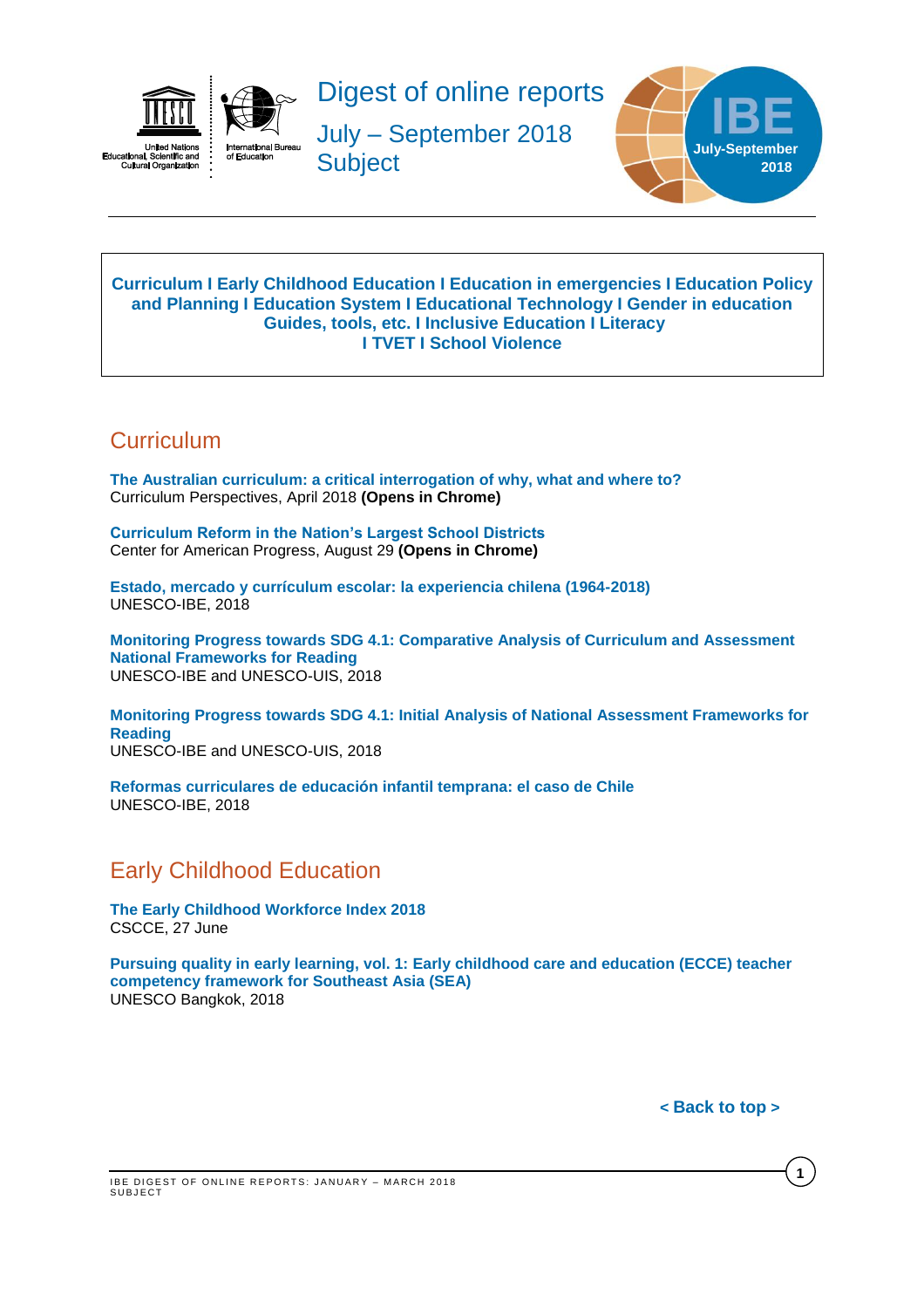# <span id="page-1-0"></span>Education in emergencies

**[Pathways to Empowerment: Recognizing the competences of Syrian refugees in Egypt, Iraq,](http://unesdoc.unesco.org/images/0026/002629/262918e.pdf)  [Jordan, Lebanon and Turkey](http://unesdoc.unesco.org/images/0026/002629/262918e.pdf)** UNESCO-UIL, 2018

# <span id="page-1-1"></span>Education Policy and Planning

**[Concevoir et mettre en oeuvre une politique de subventions aux écoles](http://unesdoc.unesco.org/images/0026/002651/265168f.pdf)** UNESCO-IIEP, 2018 **[English](http://unesdoc.unesco.org/images/0026/002651/265168e.pdf)**

**[Global Citizenship Education and the rise of nationalist perspectives: Reflections and possible](http://unesdoc.unesco.org/images/0026/002654/265414e.pdf)  [ways forward](http://unesdoc.unesco.org/images/0026/002654/265414e.pdf)** UNESCO Education Sector, 2018

**[The IIEP letter: news and analysis on educational planning and management, vol. 34, no. 1](http://unesdoc.unesco.org/images/0026/002651/265179e.pdf)** UNESCO-IIEP, 2018 **[French](http://unesdoc.unesco.org/images/0026/002651/265179f.pdf)**

**Learning [at the bottom of the pyramid: Science, measurement, and policy in low-income](http://unesdoc.unesco.org/images/0026/002655/265581E.pdf)  [countries](http://unesdoc.unesco.org/images/0026/002655/265581E.pdf)** UNESCO-IIEP, 2018

# <span id="page-1-2"></span>Education System

**[L'enseignement supérieur et la recherche : éléments d'efficacité](http://unesdoc.unesco.org/images/0026/002654/265448f.pdf)** UNESCO-IIEP, 2018

**[Educación para la Ciudadanía Mundial en América Latina y el Caribe: Hacia un mundo sin](http://unesdoc.unesco.org/images/0026/002655/265517s.pdf)  [muros: educación para la ciudadanía mundial en el ODS4 -](http://unesdoc.unesco.org/images/0026/002655/265517s.pdf) Agenda E2030** UNESCO Santiago, 2018 **[English](http://unesdoc.unesco.org/images/0026/002655/265517e.pdf)**

**Overview: Facing Forward [: Schooling for Learning in Africa](https://openknowledge.worldbank.org/bitstream/handle/10986/29377/211260ov.pdf?sequence=6&isAllowed=y)** The World Bank Group, 2018

# <span id="page-1-3"></span>Educational Technology

**[Guidelines Designing Inclusive Digital Solutions and Developing Digital Skills](http://unesdoc.unesco.org/images/0026/002655/265537E.pdf)** UNESCO Education Sector, 2018

## <span id="page-1-4"></span>Gender in education

**[Gender and Innovation in STE\(A\)M Education](http://www.scientix.eu/documents/10137/752677/Scientix-SPNE12-Gender-Innovation-STEAM_Final.pdf/e907b19e-0863-4502-a396-9ad6a5184be0)** Scientix Observatory, June 2018

**[Missed Opportunities : The High Cost of Not Educating Girls](https://reliefweb.int/sites/reliefweb.int/files/resources/HighCostOfNotEducatingGirls.pdf)** CIFF; GPE; Malala Fund; World Bank Group, July 2018

**< [Back](#page-0-2) to top >**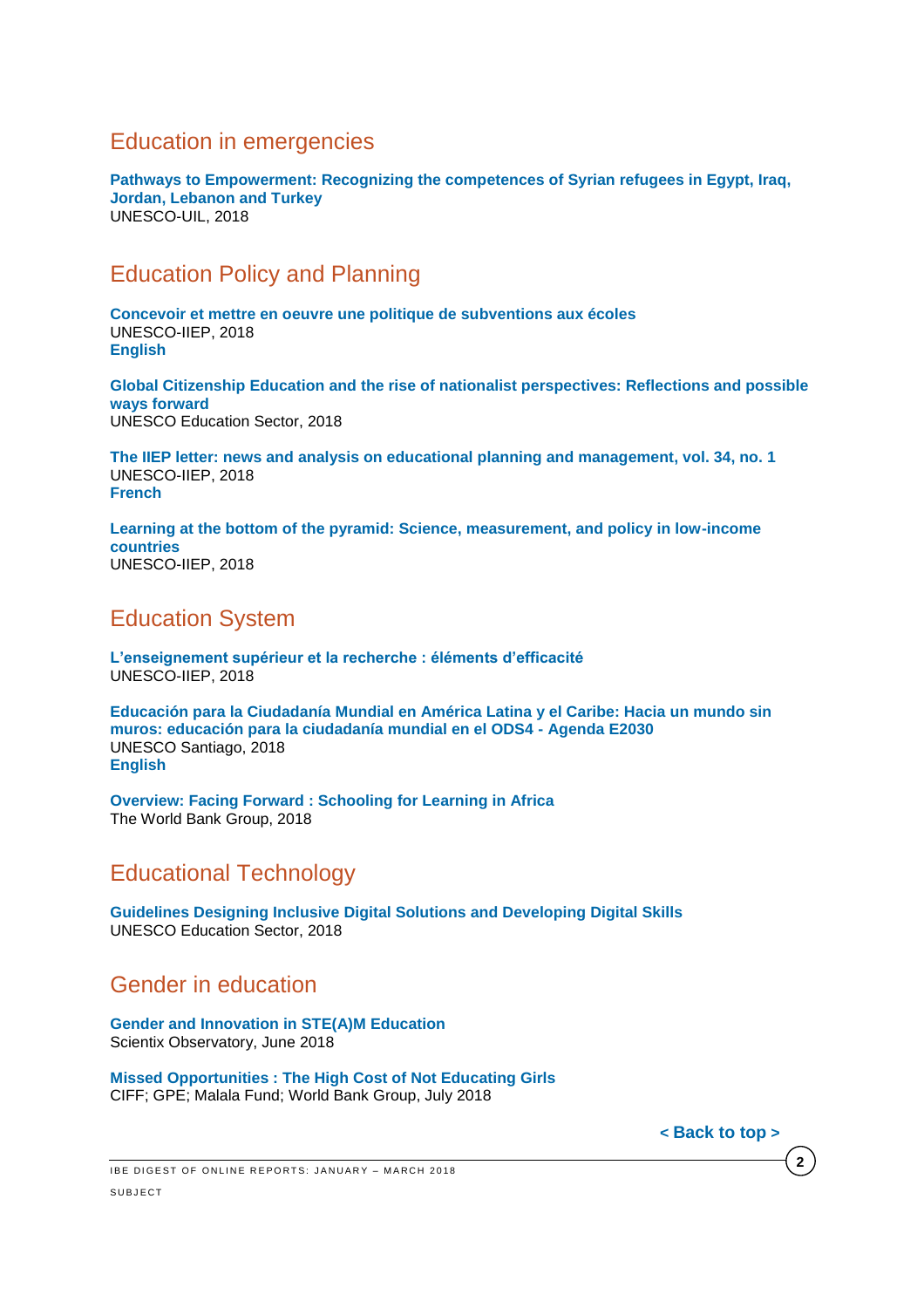#### <span id="page-2-0"></span>Guides, tools, reports, etc

**[2017 International Conference on Education and the Holocaust: Progress report and follow-up](http://unesdoc.unesco.org/images/0026/002651/265199e.pdf)** UNESCO Education Sector, 2018

**[Quick Guide to Education Indicators for SDG 4](http://uis.unesco.org/sites/default/files/documents/quick-guide-education-indicators-sdg4-2018-en.pdf)** UNESCO-UIS, 2018

**[Guidelines for School Leaders: Mobile learning and cloud services –](http://fcl.eun.org/documents/10180/985765/FCL+Regio_Guidelines_y2.pdf/54ffb2f3-1f66-4183-a62e-1bf2d42f6047) teacher induction and [continuing professional development](http://fcl.eun.org/documents/10180/985765/FCL+Regio_Guidelines_y2.pdf/54ffb2f3-1f66-4183-a62e-1bf2d42f6047)** FCL Regio, 2018

**[Skills and Innovation in G20 Countries](http://unesdoc.unesco.org/images/0026/002655/265503e.pdf)** UNESCO-UIS, June 2018

**[Transforming Lives Through Education](http://unesdoc.unesco.org/images/0026/002640/264088m.pdf)** UNESCO Education Sector, 2 July

**[UNESCO Institute for Lifelong Learning: Annual Report 2017](http://unesdoc.unesco.org/images/0026/002651/265173e.pdf)** UNESCO-UIL, 2018 **[French](http://unesdoc.unesco.org/images/0026/002651/265173F.pdf)**

## <span id="page-2-1"></span>Inclusive Education

**[GEM Report summary on disabilities and education](http://unesdoc.unesco.org/images/0026/002653/265353e.pdf)** UNESCO-GEMR, 2018

**[UNESCO Institute for Lifelong Learning: Annual Report 2017](http://unesdoc.unesco.org/images/0026/002651/265173e.pdf)** UNESCO-UIL, 2018 **[French](http://unesdoc.unesco.org/images/0026/002651/265173F.pdf)**

### <span id="page-2-2"></span>**Literacy**

**[2018 winners of the UNESCO International Literacy Prizes: Literacy and skills development](http://unesdoc.unesco.org/images/0026/002655/265571e.pdf)** UNESCO, 2018 **[French](http://unesdoc.unesco.org/images/0026/002655/265571f.pdf) [Spanish](http://unesdoc.unesco.org/images/0026/002655/265571s.pdf)**

**[International Literacy Day 2018: Improving outcomes of integrated literacy and skills](http://unesdoc.unesco.org/images/0026/002655/265586e.pdf)  [development programmes](http://unesdoc.unesco.org/images/0026/002655/265586e.pdf)** UNESCO Education Sector, 2018

## <span id="page-2-3"></span>School Violence

**[An Everyday Lesson: #ENDviolence in Schools](https://www.unicef.org/publications/files/An_Everyday_Lesson-ENDviolence_in_Schools.pdf)** UNICEF, 2018 **[French](https://www.unicef.org/french/publications/files/An_Everyday_Lesson-ENDviolence_in_Schools_Fr.pdf) [Spanish](https://www.unicef.org/spanish/publications/files/An_Everyday_Lesson-ENDviolence_in_Schools_Sp.pdf)**

**[< Back to top >](#page-0-2)**

**3**